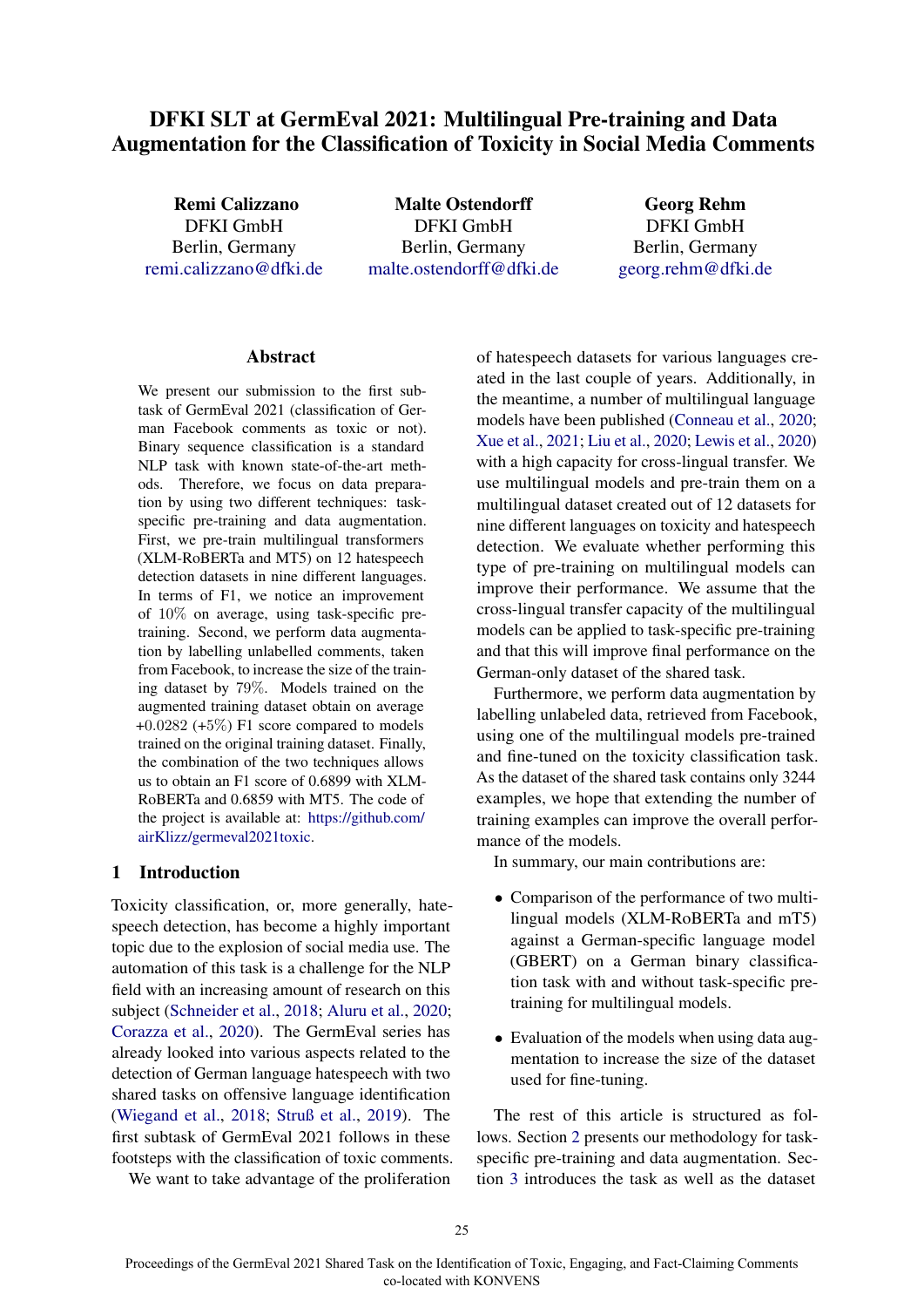and describes the models and training scenarios. Sections 4 and 5 present and discuss the results obtained in these training scenarios. Concluding remarks are provided in Section 6.

### 2 Methodology

### 2.1 Task-specific pre-training

Toxicity or, more generally, hatespeech classification is an NLP task that is supported through multiple datasets in multiple languages. Although the specific task may differ from one dataset to another due to the type of content and annotations used (Bourgonje et al., 2018), the features used to classify sequences are similar.

Pre-training is a technique that often enables state-of-the-art performance in many NLP tasks (Sarlin et al., 2020). Task-specific pre-training has shown its efficiency to produce models that capture task-specific features and that, thus, exhibit better performance (Li et al., 2020).

We want to profit from the many existing hatespeech classification datasets by using these datasets to perform task-specific pre-training.

We adapt task-specific pre-training to toxicity classification by taking 12 toxicity or hatespeech classification datasets and training language models on these datasets before fine-tuning them on the dataset of the shared task (Table 1). Our taskspecific pre-training dataset is composed of a total of 105,142 examples in nine different languages.

To take advantage of this task-specific multilingual pre-training, we work with multilingual models. Indeed, these models have already demonstrated their ability to transfer what they have learned in one language into other languages (Hu et al., 2020). In this work, the models will be finetuned on the dataset of the shared task which is in German only, however, we assume that the multilingual models can benefit from the task-specific pre-training.

### 2.2 Data augmentation

In addition to the task specific pre-training, we increase the size of the shared task dataset using data labelling. We use our best performing model and fine-tune on the toxicity classification task of the shared task to label unlabelled Facebook comments we collected from German political talk shows. In total, we collected 5563 Facebook comments added

| <b>Dataset</b>           | Number of<br>examples | Languages     |
|--------------------------|-----------------------|---------------|
| Chung et al. (2019)      | 7,659                 | eng, fra, ita |
| Gao and Huang (2017)     | 1,528                 | eng           |
| Wiegand et al. (2018)    | 5.009                 | deu           |
| Mandl et al. $(2019)$    | 14,336                | eng, deu, hin |
| Ousidhoum et al. (2019)  | 13.014                | ara, eng, fra |
| de Gibert et al. (2018)  | 10.944                | eng           |
| Davidson et al. (2017)   | 24.783                | eng           |
| Alfina et al. (2017)     | 713                   | ind           |
| Ross et al. (2016)       | 469                   | deu           |
| Mulki et al. (2019)      | 5846                  | apc           |
| Nascimento et al. (2019) | 7,672                 | por           |
| Ibrohim and Budi (2019)  | 13,169                | ind           |

Table 1: List of all the datasets used for the taskspecific pre-training with the number of examples and the languages (code ISO 639-3) for each dataset.

to posts from the pages of ZDF heute<sup>1</sup>, Panorama<sup>2</sup>, Maischberger<sup>3</sup>, and hart aber fair<sup>4</sup>. mT5 is performing better than XLM-RoBERTa on the final toxic classification task when simply using task-specific pre-training and fine-tuning, therefore we use mT5 to compute the probability of a comment to be toxic or not. We only keep the comments classified as toxic or non-toxic with a probability larger than 0.8. Figure 1 shows examples of comments with their toxicity probabilities. This way we label 2044 comments, which we add to the original shared task dataset. Table 2 compares the original dataset with the one we created and also with the augmented dataset which corresponds to the combination of the original dataset and the one we created using data augmentation.

### 3 Experiments

#### 3.1 Task and dataset

The first subtask of GermEval 2021 is the classification of Facebook comments from German political talk shows with regard to their toxicity. Figure 2 shows two examples. Risch et al. (2021) provide a detailed description of the dataset.

We split the original dataset into a train and an evaluation portion to be able to evaluate our models during training. We use 80% of the original dataset for training and 20% for the evaluation, for which we use precision, recall, and macro-average F1.

<sup>1</sup> https://www.facebook.com/ZDFheute/

<sup>2</sup> https://www.facebook.com/panorama.de

<sup>3</sup> https://www.facebook.com/maischberger

<sup>4</sup> https://www.facebook.com/hartaberfairARD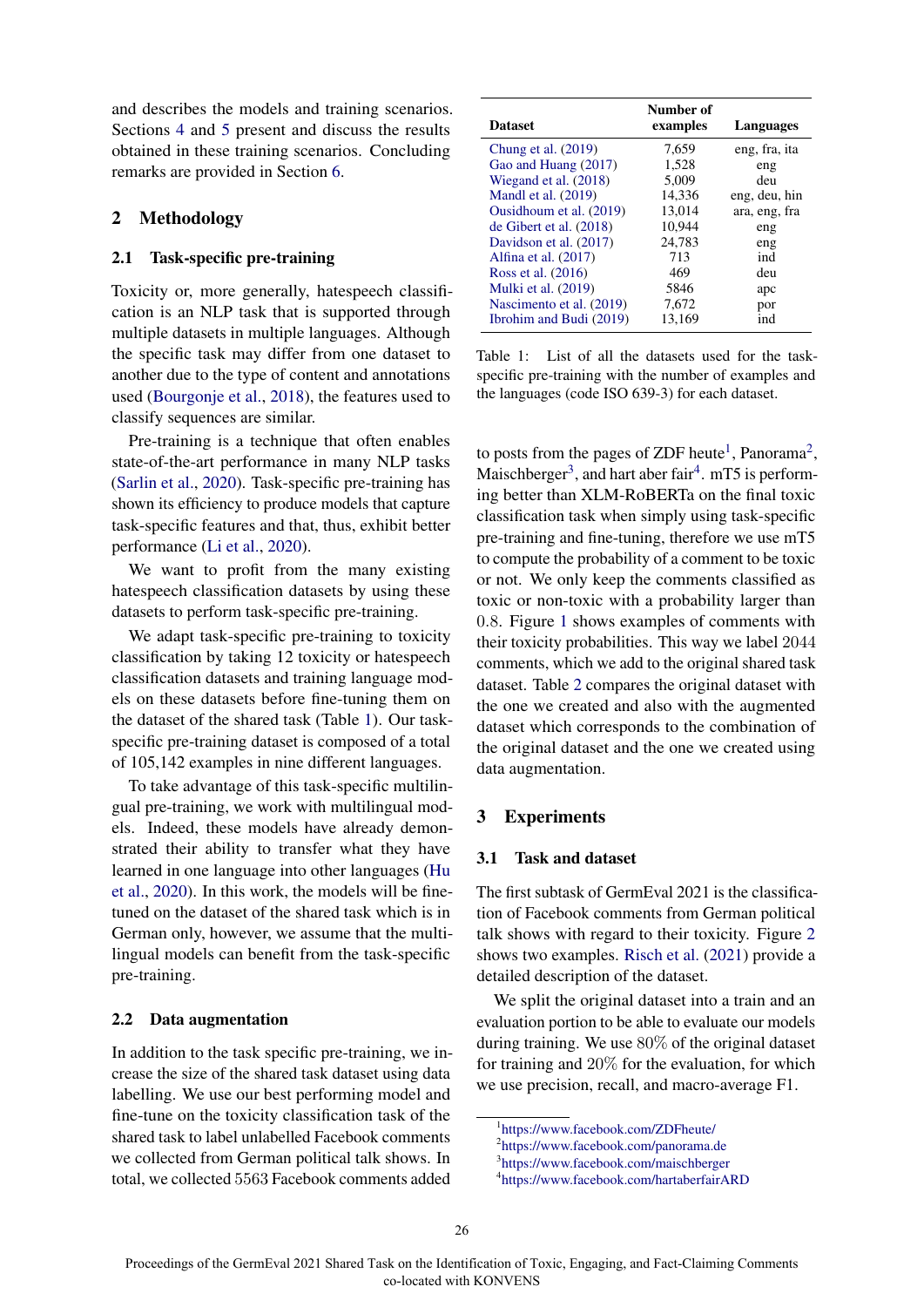| Comment                                                                                       | <b>Toxicity probability</b> |
|-----------------------------------------------------------------------------------------------|-----------------------------|
| Hat vermutlich auch überhaupt nichts mit Merkels Desaströser Politik zu tun                   | 0.8790                      |
| Frage: Wenn die Tage kürzer werden, das Gehalt aber gleich bleibt, reicht es dann länger?     | 0.0541                      |
| Die Hausärzte bekommen Astra nicht verimpft und die Impfzentren bleiben halb leer. Impfturbo? | 0.5627                      |
| Na was sind die Bürger erst enttäuscht von euch allen samt dem Gremium                        | 0.6742                      |

Figure 1: Samples of comments collected on Facebook posts from German political talk shows with their toxicity probability. We only keep the comments classified as toxic or non-toxic with a probability larger than 0.8

|                                                   | train          | Number of examples<br>evaluation | Toxic label Number of words per comment<br>ratio | mean     | $30^{th}$ pctl | $70^{th}$ pctl |
|---------------------------------------------------|----------------|----------------------------------|--------------------------------------------------|----------|----------------|----------------|
| Original GermEval 2021 dataset<br>Created dataset | 2.596<br>2.044 | 648                              | 0.35<br>0.49                                     | 28<br>36 |                | 30<br>39       |
| Augmented dataset                                 | 4.640          | 648                              | 0.40                                             |          |                | 34             |

Table 2: Comparison of the original shared task dataset, the dataset created using data augmentation, and the augmented dataset, i. e., the combination of the other two datasets.

### 3.2 Models

The task-specific pre-training is based on a multilingual dataset (Section 2.1). We picked two multilingual Transformer models, XLM-RoBERTa and mT5. In addition, we compare multilingual models with the German Transformer based language model GBERT that we evaluate with our data augmentation method.

GBERT GBERT (Chan et al., 2020) is a German language model using the same architecture as BERT (Devlin et al., 2019). GBERT is an encoderonly Transformer model. It was trained using masked language modeling with whole word masking which corresponds to masking all of the tokens corresponding to a word. The pre-training corpus consists of German texts from Wikipedia, Common Crawl (Ortiz Suárez et al., 2019), OPUS (Tiedemann, 2012), and Open Legal Data (Ostendorff et al., 2020). GBERT outperforms the state-of-theart for the GermEval 2018 hatespeech detection task and the GermEval 2014 NER task (Chan et al., 2020). We use the GBERT Base version.

XLM-RoBERTa XLM-RoBERTa (Conneau et al., 2020) is the multilingual version of RoBERTa (Liu et al., 2019). It was trained on the Common Crawl corpus in 100 languages using masked language modeling. We choose XLM-RoBERTa instead of Multilingual BERT<sup>5</sup> because XLM-RoBERTa outperforms Multilingual BERT on a variety of cross-lingual benchmarks

(Conneau et al., 2020). We use the Base version of XLM-RoBERTa.

mT5 mT5 (Xue et al., 2021) is a multilingual variant of T5 (Raffel et al., 2020) covering 101 languages. It uses the same architecture as T5, an encoder-decoder Transformer model. Being a text-to-text model, we transform the binary classification task into a text generation task where we train mT5 to generate "neutral" when the input label corresponds to a non-toxic comment and "toxic" when the input label is toxic. We also add the task prefix "speech review" at the beginning of each input sequence. As T5, mT5 exists in five sizes: Small, Base, Large, XL, XXL. The XXL version of mT5 performs better than other multilingual models such as XLM-RoBERTa on many multilingual benchmarks, however, due to computational limits, we use the mT5 Base version that produces results comparable to XLM-RoBERTa (Xue et al., 2021).

### 3.3 Training scenarios

To evaluate the benefit of the task-specific pretraining and data augmentation, we train the models in four different scenarios.

Fine-tuning only We first fine-tune the three models on the original dataset of the shared task. These models are used as baselines to evaluate the two methodologies we propose.

With task-specific pre-training In this scenario, we pre-train mT5 and XLM-RoBERTa on the taskspecific pre-training dataset (Section 2.1). The taskspecific pre-training consists of training the models with the same objective as the fine-tuning task

<sup>5</sup> https://github.com/google-research/bert/blob/master/ multilingual.md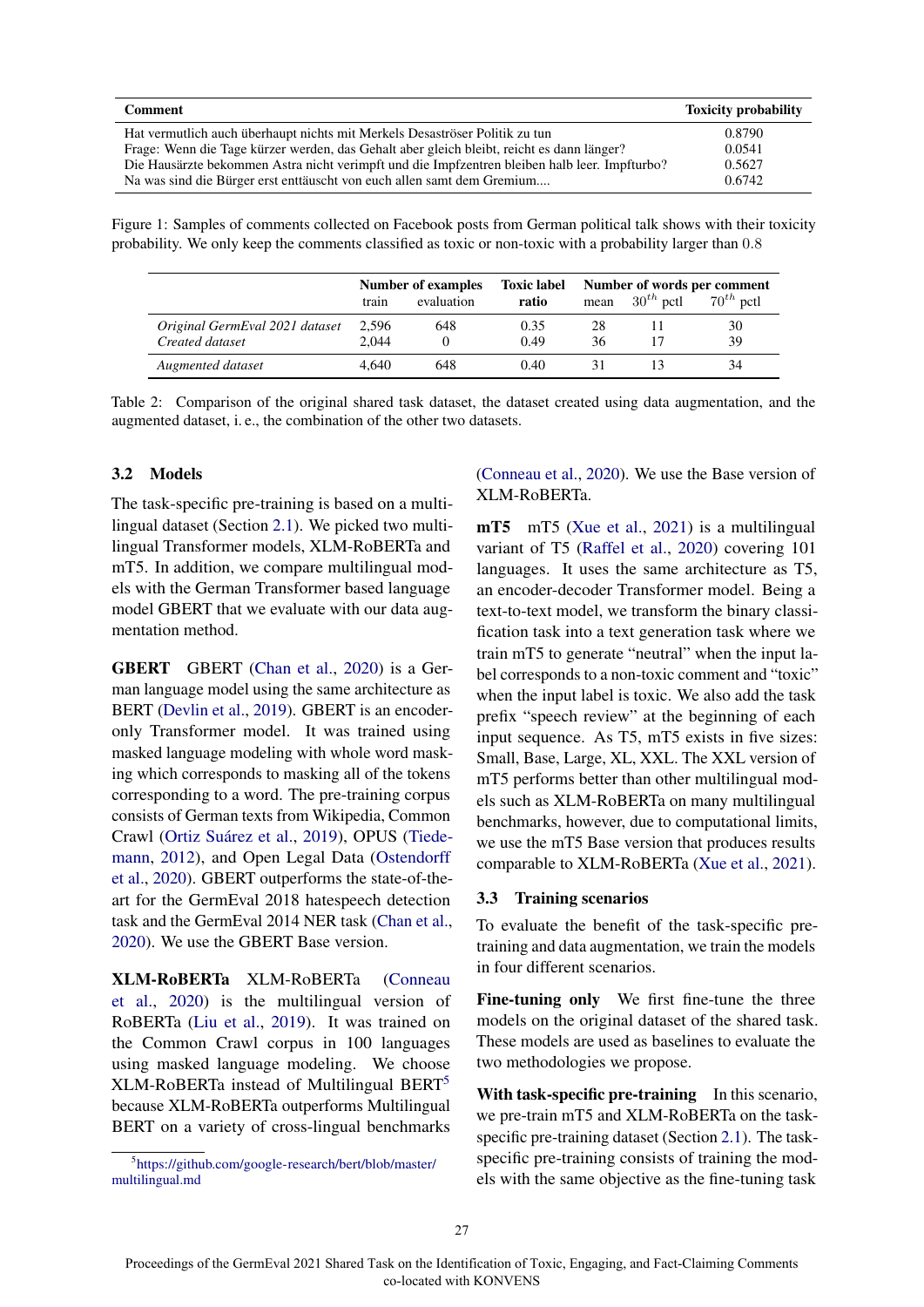| Comment                                                                                       | <b>Toxicity</b> |  |
|-----------------------------------------------------------------------------------------------|-----------------|--|
| Die SPD, Verbrecher, die haben Angst vor den Wahlen in den neuen Bundesländern, weg mit Euch. |                 |  |
| Ich schmeiß mich weg 800 Euro sollen für ein ""vernünftiges"" Leben ausreichen?               |                 |  |

Figure 2: Two comments from the original GermEval21 shared task dataset with their toxicity labels.

which is the classification of toxic comments. As the result of the combination of those datasets is not balanced, we randomly remove non-toxic samples to arrive at the same number of toxic and non-toxic samples. Afterwards, we fine-tune the task-specific pre-trained models as in the first scenario.

With data augmentation This scenario corresponds to the first one except we use the augmented dataset instead of the original shared task dataset. The augmented dataset combines the original and one additional dataset (Table 2).

With task-specific pre-training and data augmentation This scenario combines the second and third scenario. We fine-tune the task-specific pre-trained models on the augmented dataset.

We use the HuggingFace Transformers library (Wolf et al., 2020) to train the models. GBERT and XLM-RoBERTa are trained using the hyperparameter search method $6$  with Optuna as the optimization framework<sup>7</sup>, the maximization of the F1 metric as computing objective, and a number of trials equals to 10. As mT5 requires more training time, we do not use hyperparameter search for mT5 but fixed parameters that we found to be the best. We use a learning rate of  $5^{-5}$ , a batch size of 16, and we train mT5 for 3 epochs. In the end we select the best model with regard to the F1 score.

To deal with the imbalanced training dataset, we use class weights for GBERT and XLM-RoBERTa and oversample the dataset for mT5.

# 4 Results

We evaluate the models on the test dataset provided by the organizers of the shared task after the training phase and the submissions (see Table 3).

First, adding task-specific pre-training and/or using data augmentation improves the results for both XLM-RoBERTa and mT5. Training with task-specific pre-training and data augmentation improves the F1 score by  $0.0490$  (+8%) for XLM-RoBERTa and by 0.0836 (+14%) for mT5. GBERT

6 https://huggingface.co/transformers/main classes/ trainer.html#transformers.Trainer.hyperparameter search 7 https://optuna.org

| Model                                                 | F1     | <b>Precision</b> | Recall |  |  |  |
|-------------------------------------------------------|--------|------------------|--------|--|--|--|
| Fine-tuning only                                      |        |                  |        |  |  |  |
| <b>GBERT</b>                                          | 0.6663 | 0.6437           | 0.6906 |  |  |  |
| <b>XLM-RoBERTa</b>                                    | 0.6409 | 0.6373           | 0.6445 |  |  |  |
| mT <sub>5</sub>                                       | 0.6023 | 0.5995           | 0.6052 |  |  |  |
| With task-specific pre-training                       |        |                  |        |  |  |  |
| XLM-RoBERTa                                           | 0.6785 | 0.6851           | 0.6720 |  |  |  |
| mT <sub>5</sub>                                       | 0.6799 | 0.6840           | 0.6759 |  |  |  |
| With data augmentation                                |        |                  |        |  |  |  |
| GBERT*                                                | 0.6729 | 0.6724           | 0.6734 |  |  |  |
| <b>XLM-RoBERTa</b>                                    | 0.6680 | 0.6720           | 0.6639 |  |  |  |
| mT <sub>5</sub>                                       | 0.6533 | 0.6541           | 0.6526 |  |  |  |
| With task-specific pre-training and data augmentation |        |                  |        |  |  |  |
| XLM-RoBERTa*                                          | 0.6899 | 0.6900           | 0.6898 |  |  |  |
| $mT5*$                                                | 0.6859 | 0.6899           | 0.6818 |  |  |  |

Table 3: F1, recall and precision results of each model on the test dataset of the shared task for each training scenario. <sup>∗</sup> *models used for our submissions. Results slightly differ from the submissions because we retrained all the models for the paper.*

also produces slightly better results, the F1 score improves by  $0.0066$  (+1%), when using the augmented dataset for fine-tuning.

Second, for the models fine-tuned only on the original dataset, mT5 obtains the worst results with an F1 score of 0.6023, followed by XLM-RoBERTa with 0.6409, and GBERT with 0.6663. The ranking is the same for the models fine-tuned on the augmented dataset but with a smaller gap between scores. F1 scores for mT5, XLM-RoBERTa and GBERT are 0.6533, 0.6680 and 0.6729.

Third, despite mT5 performing worse that XLM-RoBERTa by 0.0386 when fine-tuned on the original dataset, the results with task-specific pretraining and data augmentation of the two models are very similar with a difference between F1 scores lower than 0.1%. This correlates with the fact that the task-specific pre-training particularly improves the results of mT5 with an increase of  $0.0776$  (+13%) of the F1 score compared to an increase of 0.0376 (+6%) for XLM-RoBERTa.

Overall, XLM-RoBERTa and mT5 with taskspecific pre-training and data augmentation are the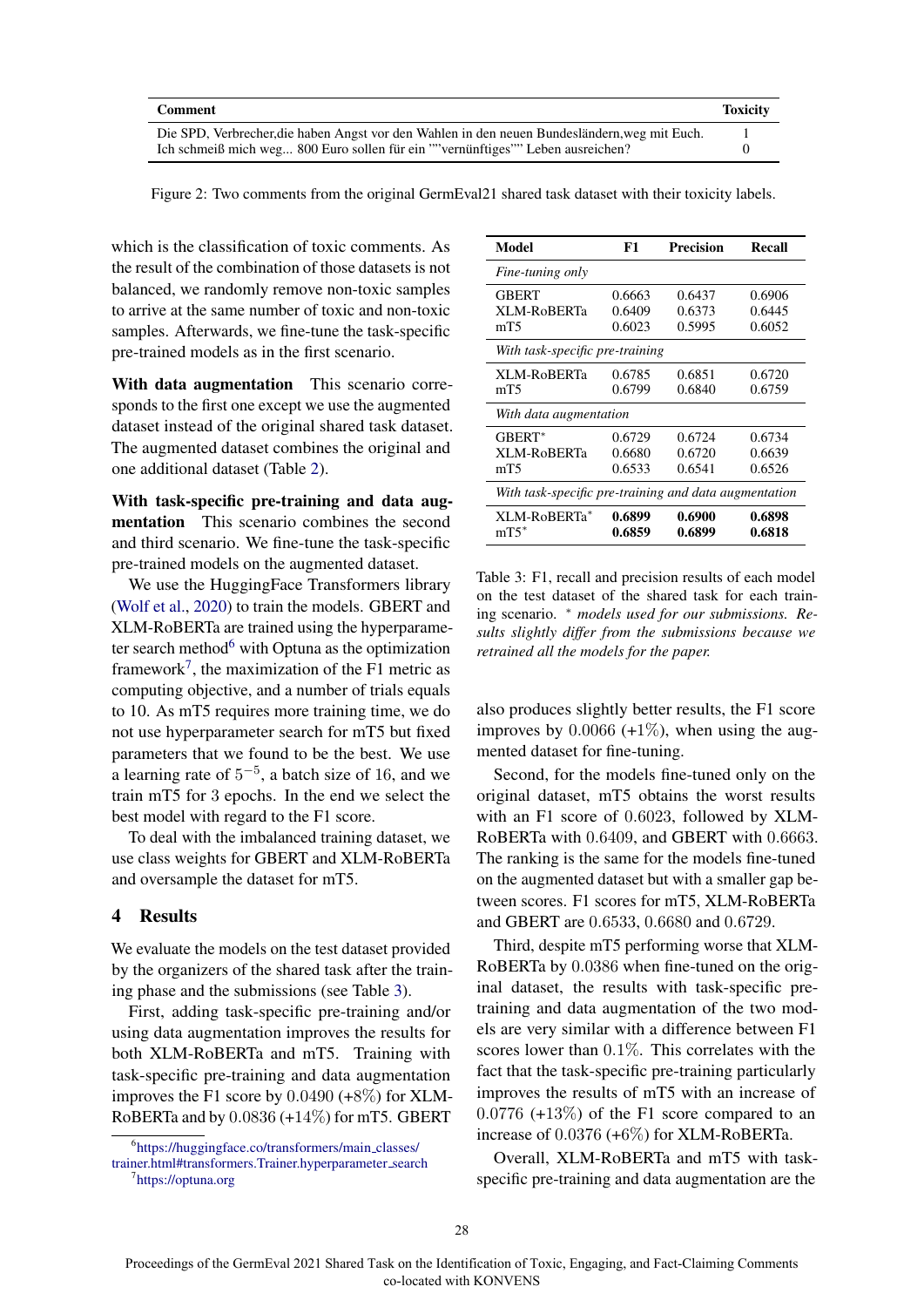models that obtain the best F1 scores with 0.6899 and 0.6859, respectively.

### 5 Discussion

In the two scenarios where only German data is used (*Fine-tuning only* and *With data augmentation*), GBERT performs better than XLM-RoBERTa and mT5. This is easily explained by the fact that GBERT was pre-trained only on German data, in contrast to mT5 and XLM-RoBERTa. However, the small difference in F1 scores with the use of the augmented dataset (*With data augmentation*) implies that with more data, multilingual models can perform as well as monolingual models. Additionally, we see that the task-specific pre-training of multilingual models on a multilingual dataset compensates for the poorer performance of mT5 and XLM-RoBERTa when trained on a German only dataset compared to GBERT. It is interesting to note that the task-specific pre-training of mT5 and XLM-RoBERTa on a multilingual dataset allows them to perform better than GBERT. The fact that multilingual models can benefit from hatespeech classification datasets in other languages allows them to perform better than the German-only model. It is also important to notice that XLM-RoBERTa and mT5 use more recent architectures and/or pre-training methods than GBERT. It may also partly explain that GBERT's results are worse than those of XLM-RoBERTa and mT5.

Moreover, as noted in Section 4, XLM-RoBERTa does not benefit from the task-specific pre-training as much as mT5. Our hypothesis is that having less trainable parameters, XLM-RoBERTa (270M parameters) does not have as much capacity as mT5 (580M parameters) to benefit from all the examples on which the models are pre-trained. The number of parameters of the models is an important aspect to take into consideration when doing pre-training in general, and we observe this again in our experiments with task-specific pre-training.

### 6 Conclusion

We describe the methods used for our submissions to the GermEval 2021 toxic comment classification task. Specifically, we can benefit from hatespeech detection datasets in other languages to improve the performance of multilingual models through taskspecific pre-training. With this method, multilingual models (XLM-RoBERTa and mT5) perform even better,  $+0.0576 (+10\%)$  in average in terms

of F1, than GBERT, a German-specific language model. We show that by increasing the shared task dataset by automatically labeling additional comments from Facebook, we are able to improve the results of the three models we evaluated (GBERT, XLM-RoBERTa, mT5) by 5% in average.

We have shown that multilingual models can perform as well or even better than monolingual models by performing task-specific multilingual pre-training. This particularly applies to tasks for which many datasets are available in languages different from the dataset used for fine-tuning and where the fine-tuning dataset is relatively small (less than 10,000 samples) as is the case of the German toxic comment classification task.

In addition, multilingual models have some other advantages. First, in a production setting, it might not be feasible to deploy multiple monolingual models due to resource constraints. Replacing multiple monolingual models with a single multilingual model can be a solution. Second, multilingual models, due to their cross-lingual transfer capacity, can be used in a language other than the language of the training dataset. This allows the creation of models for languages for which obtaining training data can be difficult.

### Acknowledgments

The research presented in this paper is funded by the German Federal Ministry of Education and Research (BMBF) through the project QURATOR (http://qurator.ai) (Unternehmen Region, Wachstumskern, grant no. 03WKDA1A). In addition, the authors would like to thank Melina Plakidis for her contribution regarding the data labelling.

### References

- Ika Alfina, Rio Mulia, Mohamad Ivan Fanany, and Yudo Ekanata. 2017. Hate speech detection in the indonesian language: A dataset and preliminary study. In *2017 International Conference on Advanced Computer Science and Information Systems (ICACSIS)*, pages 233–238. IEEE.
- Sai Saket Aluru, Binny Mathew, Punyajoy Saha, and Animesh Mukherjee. 2020. Deep learning models for multilingual hate speech detection. *ArXiv*, abs/2004.06465.
- Peter Bourgonje, Julian Moreno Schneider, and Georg Rehm. 2018. Automatic Classification of Abusive Language and Personal Attacks in Various Forms of Online Communication. In *Language Technologies*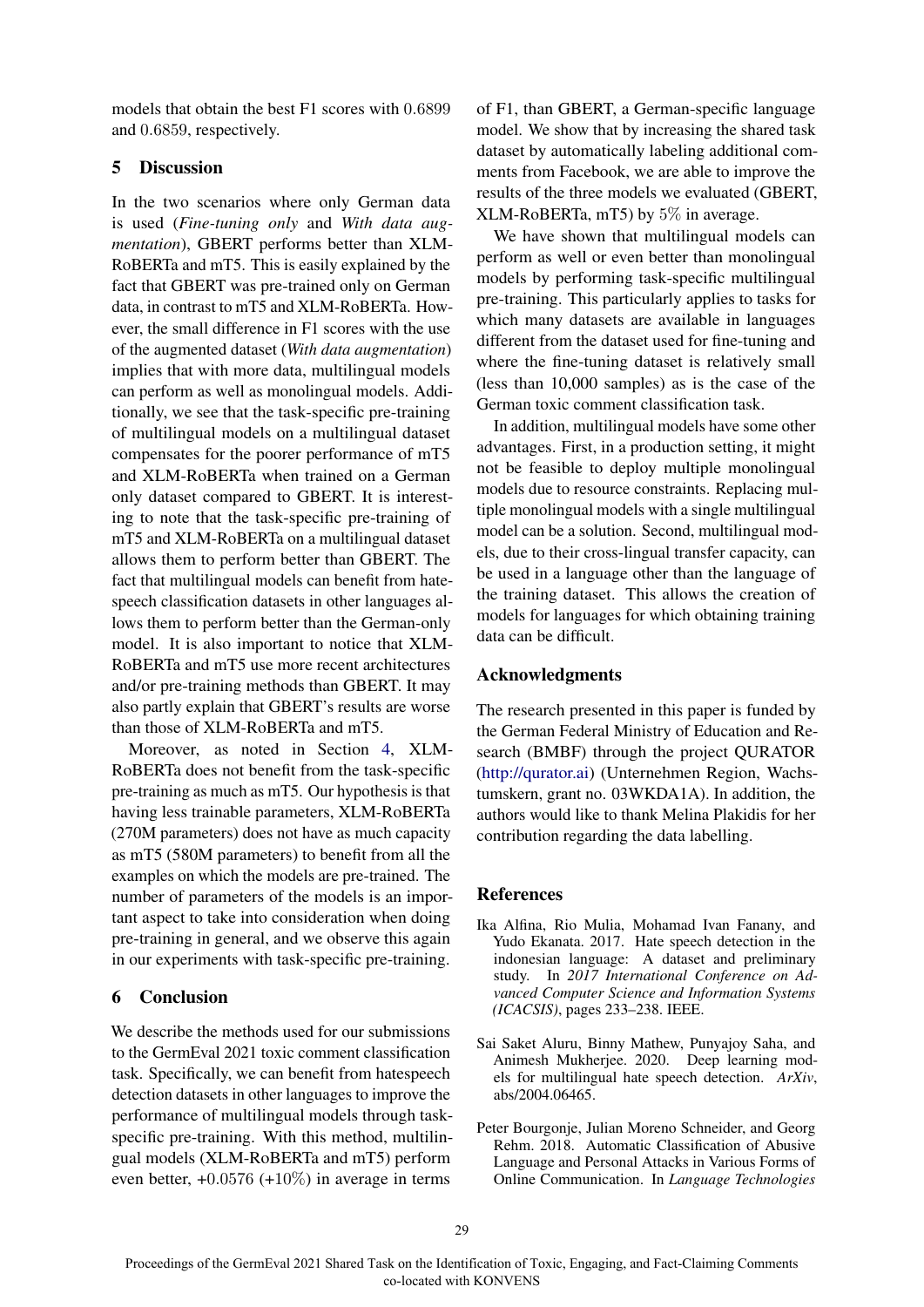*for the Challenges of the Digital Age: 27th International Conference, GSCL 2017, Berlin, Germany, September 13-14, 2017, Proceedings*, number 10713 in Lecture Notes in Artificial Intelligence (LNAI), pages 180–191, Cham, Switzerland. Gesellschaft fur Sprachtechnologie und Computerlinguistik e.V., Springer. 13/14 September 2017.

- Branden Chan, Stefan Schweter, and Timo Möller. 2020. German's next language model.
- Yi-Ling Chung, Elizaveta Kuzmenko, Serra Sinem Tekiroglu, and Marco Guerini. 2019. CONAN - COunter NArratives through nichesourcing: a multilingual dataset of responses to fight online hate speech. In *Proceedings of the 57th Annual Meeting of the Association for Computational Linguistics*, pages 2819–2829, Florence, Italy. Association for Computational Linguistics.
- Alexis Conneau, Kartikay Khandelwal, Naman Goyal, Vishrav Chaudhary, Guillaume Wenzek, Francisco Guzmán, Edouard Grave, Myle Ott, Luke Zettlemoyer, and Veselin Stoyanov. 2020. Unsupervised cross-lingual representation learning at scale. In *ACL*.
- Michele Corazza, Stefano Menini, Elena Cabrio, Sara Tonelli, and Serena Villata. 2020. A multilingual evaluation for online hate speech detection. *ACM Trans. Internet Technol.*, 20(2).
- Thomas Davidson, Dana Warmsley, Michael Macy, and Ingmar Weber. 2017. Automated hate speech detection and the problem of offensive language. In *Proceedings of the 11th International AAAI Conference on Web and Social Media*, ICWSM '17, pages 512–515.
- Jacob Devlin, Ming-Wei Chang, Kenton Lee, and Kristina Toutanova. 2019. BERT: Pre-training of deep bidirectional transformers for language understanding. In *Proceedings of the 2019 Conference of the North American Chapter of the Association for Computational Linguistics: Human Language Technologies, Volume 1 (Long and Short Papers)*, pages 4171–4186, Minneapolis, Minnesota. Association for Computational Linguistics.
- Lei Gao and Ruihong Huang. 2017. Detecting online hate speech using context aware models. In *Proceedings of the International Conference Recent Advances in Natural Language Processing, RANLP 2017*, pages 260–266, Varna, Bulgaria. INCOMA Ltd.
- Ona de Gibert, Naiara Perez, Aitor García-Pablos, and Montse Cuadros. 2018. Hate Speech Dataset from a White Supremacy Forum. In *Proceedings of the 2nd Workshop on Abusive Language Online (ALW2)*, pages 11–20, Brussels, Belgium. Association for Computational Linguistics.
- Junjie Hu, Sebastian Ruder, Aditya Siddhant, Graham Neubig, Orhan Firat, and Melvin Johnson.

2020. Xtreme: A massively multilingual multi-task benchmark for evaluating cross-lingual generalization. *CoRR*, abs/2003.11080.

- Muhammad Okky Ibrohim and Indra Budi. 2019. Multi-label hate speech and abusive language detection in Indonesian twitter. In *Proceedings of the Third Workshop on Abusive Language Online*, pages 46–57, Florence, Italy. Association for Computational Linguistics.
- Mike Lewis, Marjan Ghazvininejad, Gargi Ghosh, Armen Aghajanyan, Sida Wang, and Luke Zettlemoyer. 2020. Pre-training via paraphrasing.
- Junlong Li, Zhuosheng Zhang, Hai Zhao, Xi Zhou, and Xiang Zhou. 2020. Task-specific objectives of pre-trained language models for dialogue adaptation. *ArXiv*, abs/2009.04984.
- Yinhan Liu, Jiatao Gu, Naman Goyal, Xian Li, Sergey Edunov, Marjan Ghazvininejad, M. Lewis, and Luke Zettlemoyer. 2020. Multilingual denoising pretraining for neural machine translation. *Transactions of the Association for Computational Linguistics*, 8:726–742.
- Yinhan Liu, Myle Ott, Naman Goyal, Jingfei Du, Mandar Joshi, Danqi Chen, Omer Levy, Mike Lewis, Luke Zettlemoyer, and Veselin Stoyanov. 2019. RoBERTa: A Robustly Optimized BERT Pretraining Approach. *arXiv e-prints*, page arXiv:1907.11692.
- Thomas Mandl, Sandip Modha, Prasenjit Majumder, Daksh Patel, Mohana Dave, Chintak Mandlia, and Aditya Patel. 2019. Overview of the hasoc track at fire 2019: Hate speech and offensive content identification in indo-european languages. In *Proceedings of the 11th Forum for Information Retrieval Evaluation*, FIRE '19, page 14–17, New York, NY, USA. Association for Computing Machinery.
- Hala Mulki, Hatem Haddad, Chedi Bechikh Ali, and Halima Alshabani. 2019. L-hsab: A levantine twitter dataset for hate speech and abusive language. In *Proceedings of the Third Workshop on Abusive Language Online*, pages 111–118.
- Gabriel Nascimento, Flavio Carvalho, Alexandre Martins da Cunha, Carlos Roberto Viana, and Gustavo Paiva Guedes. 2019. Hate speech detection using brazilian imageboards. In *Proceedings of the 25th Brazillian Symposium on Multimedia and the Web*, WebMedia '19, page 325–328, New York, NY, USA. Association for Computing Machinery.
- Pedro Javier Ortiz Suárez, Benoît Sagot, and Laurent Romary. 2019. Asynchronous Pipeline for Processing Huge Corpora on Medium to Low Resource Infrastructures. In *7th Workshop on the Challenges in the Management of Large Corpora (CMLC-*7), Cardiff, United Kingdom. Leibniz-Institut für Deutsche Sprache.